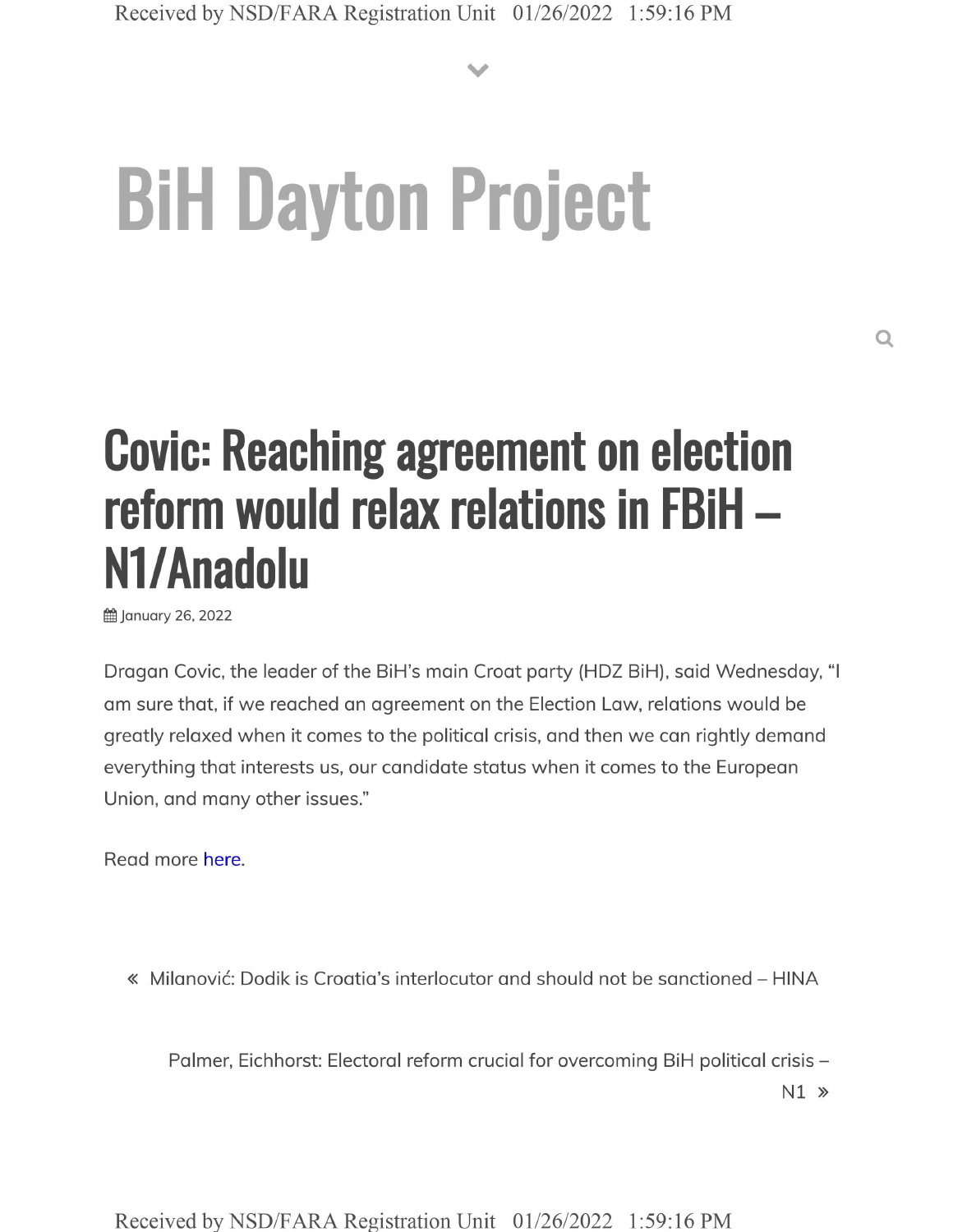## **RELATED POSTS**



**Palmer, Eichhorst: Electoral reform crucial for overcoming BiH political crisis - N1**

**曲 January 26, 2022** 



**Milanovic: Dodik is Croatia's interlocutor and should not be sanctioned - HINA**

§§ January 26,2022



**Croatian FM: EU must send strong message to those halting BiH's election reform - HINA**

Received by NSD/FARA Registration Unit 01/26/2022 1:59:16 PM